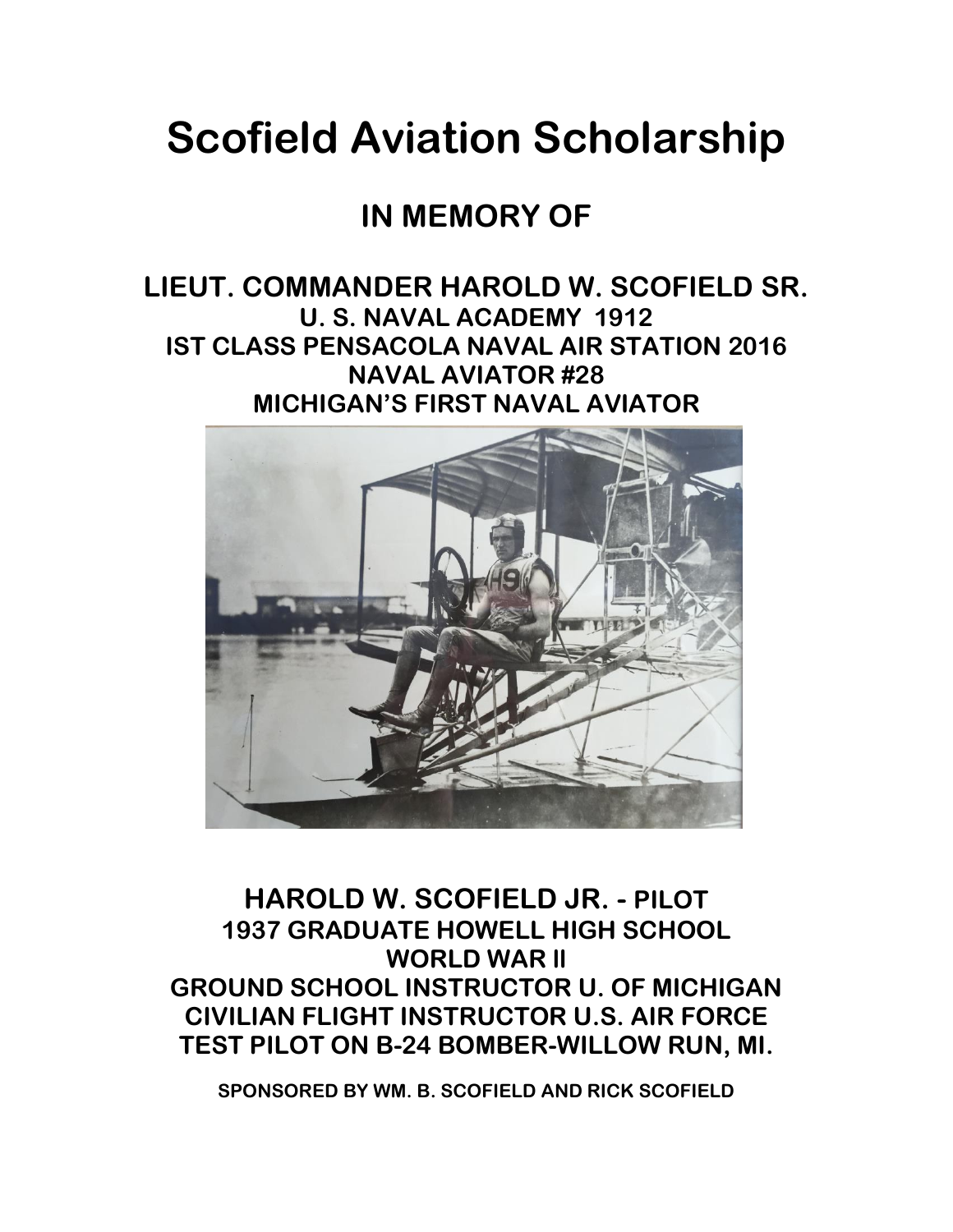#### **Description**

This is a \$3,000 scholarship generously sponsored by WM. B. Scofield and Rick Scofield in memory of two accomplished Michigan aviators Lieut. Commander Harold W. Scofield Sr. and Harold W. Scofield Jr. The application requirements are designed to ensure that the scholarship will be used for the applicant to begin their career in aviation, and take advantage of the ability to obtain a Private Pilot license while in high school before going to a collegiate aviation program. The spirit of these requirements is to ensure that the license can be completed successfully by the applicant by the end of summer break following the applicant's senior year in high school. Since the scholarship is for \$3000 we want to make sure the applicant has the financial means to finish the Private Pilot training. In addition to the following specific requirements, we will be awarding the scholarship to the applicant who needs this scholarship in order to obtain their Private Pilot license and most demonstrates passion for aviation and commitment to becoming a career pilot.

#### **Requirements**

- Be a Junior or Senior in Livingston County
- Be able to provide transportation to/from Crosswinds Aviation
- Pass a first class medical exam
- Have \$5,000 to put towards the initial Private Pilot training at Crosswinds Aviation in order to qualify and start training.
- Be able to pay for any additional training over \$8000. Typically a license at Crosswinds Aviation averages \$8,000 to \$10,000.
- $\bullet$  Start training by March 1<sup>st</sup> of Senior year in high school

#### **Process and Deadlines**

Feb. 21 – Write a one page essay about why you want to become a pilot, and why you need help paying for Private Pilot training in high school.

Feb. 21 – Feb. 27 – Interviews will be set up with Crosswinds Aviation and the Scofields to meet and discuss scholarship with applicants.

Feb. 27 – Scholarship will be awarded and communicated

March 2 – Pass  $1<sup>st</sup>$  class medical. If the medical is not passed, the scholarship will be awarded to another candidate.

March 2 – Register for flight training at Crosswinds Aviation. Put \$5,000 on account, Crosswinds will give the 40 hour block time rates for DA20 aircraft and instructor.

March 2 – August 30 – Private Pilot training. The student will follow the Private Pilot Syllabus and related curriculum at Crosswinds Aviation. Crosswinds Aviation instructors will assess whether the student is coming prepared and studying for each lesson. There will also be a Stage I check practice oral exam to make sure the applicant has been studying the material required up to that point. After the Stage I check and practice oral, an assessment will be made about the applicant's commitment to becoming a pilot. If a positive assessment is given, the \$3,000 scholarship will be deposited to the applicants account. If a negative assessment is given, a recommendation will be given for the applicant to stop flight training and consider a different career path and the scholarship funds will not be awarded. The student can continue flight training at their own expense if they so choose.